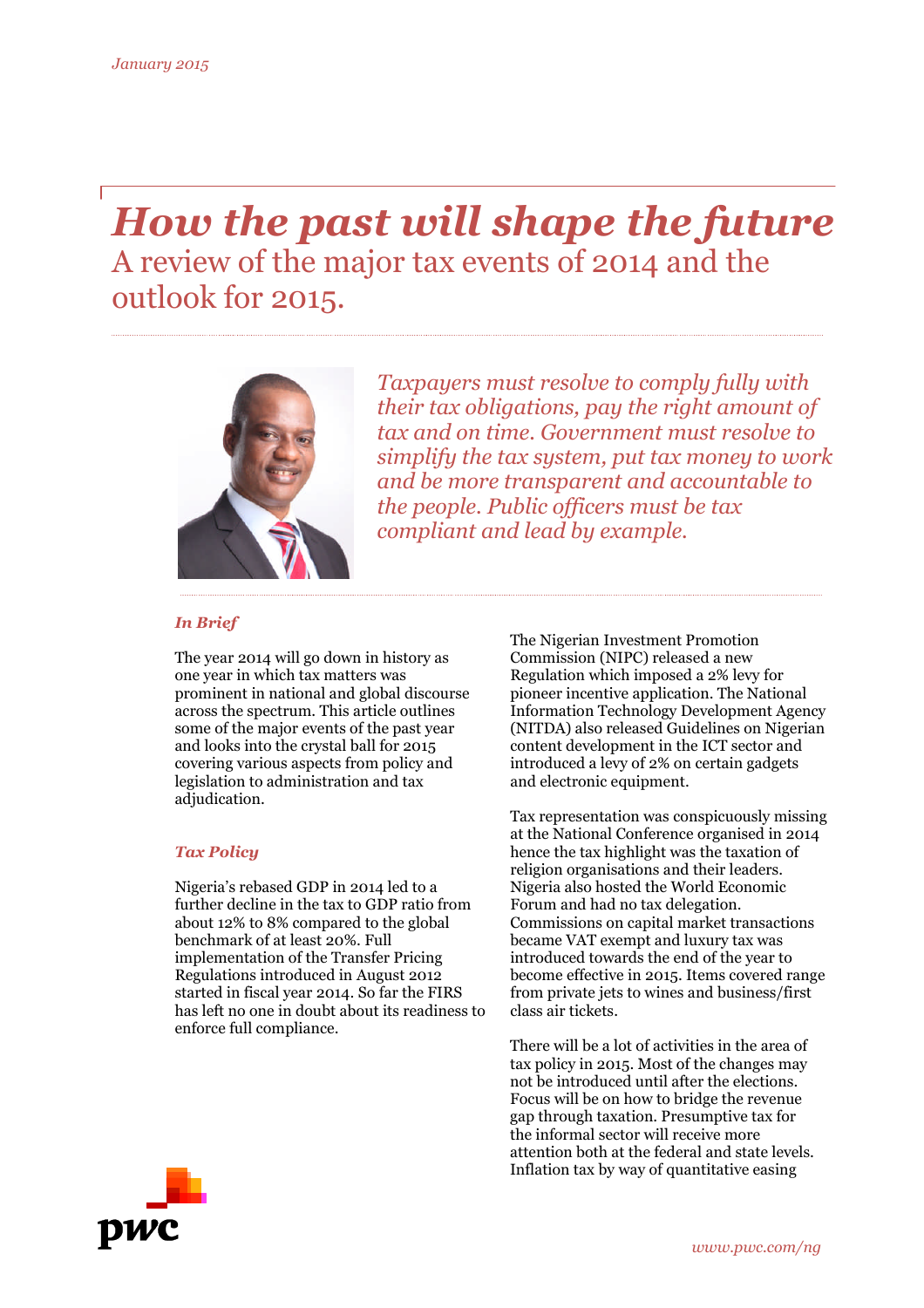and further devaluation of the Naira are more likely than not. Government's appetite for tax incentives and waivers will wane and the move to stop abuse of existing incentive regime will intensify. There are strong indications that VAT rate may be increased from the current 5% to 10% or even 15%. Hopefully steps will be taken to start serious implementation of the National Tax Policy and questions about tax compliance by politicians will be asked as part of the 2015 elections.

#### *Tax Administration*

Three years on there is yet to be a substantive head for the Federal Inland Revenue Service (FIRS) who doubles as the chairman of the Joint Tax Board (JTB). Whilst these agencies continued to function, much more could have been achieved otherwise.

FIRS carried out a nationwide VAT and withholding tax verification and issued a directive on VAT filing requiring taxpayers to start submitting schedules along with their VAT returns showing the VAT attributable to their different branches. FIRS also requested parties to Production Sharing Contracts in the petroleum sector as well as Sole Risk and Marginal Field operators to start filing company income tax returns.

FIRS issued a public notice to clarify the applicable interest rate for late or non-payment of taxes at 15%. In a major shift, the FIRS informed taxpayers and consultants about the new regime for non-resident companies. Such companies are now required to compute their tax based on actual Profits and render financial statements in accordance with IFRS audited by Nigeria based auditors.

Progress was recorded regarding the initiative to implement an Integrated Tax Administration System which will enable taxpayers pay and file their tax returns online. The Enforcement Unit of the FIRS commenced tax raids and sealed off many companies considered as tax defaulters. At states level, there were significant efforts to enforce compliance as seen in Kebbi, Plateau State, Osun, Cross River and of course Lagos State among others.

In 2015, we expect the recent level of enforcement to continue in view of the country's falling revenue from oil. There is likely to be pressure also on tax authorities to reduce their cost of collection. While it is important to improve compliance rate, tax officers must be professional in their approach and follow due

process in order not to further complicate the already difficult tax compliance environment. According to the Paying Taxes 2015 report, a joint study of tax regimes in 189 economies by PwC and the World Bank, Nigeria now ranks 179 out of 189 economies surveyed worldwide, a nine point drop from last year's position of 170.

#### *Tax Legislation*

A new pension law was enacted during the year. Some of the key changes include increase in the number of employees for mandatory contributions, higher rates of contribution and redefinition of pensionable emolument. Full implementation of the new law is expected in 2015.

There was a move to amend the Oil and Gas Export Free Zone Act and in a move that could result in significant tax revenue loss, the lawmakers sought to pass a Bill to compel private companies to become public entities. The FCT Administration disclosed that it is expecting to earn about N500 billion annually as revenue from the proposed Property Tax Bill when it comes into force.

In 2015, we expect that more significant changes will be made to various tax laws to plug loopholes, generate more tax revenue and hopefully address ambiguities and provisions of the tax laws that discourage investments particularly excess dividend tax, minimum tax and commencement rules. The Petroleum Industry Bill will not receive any serious consideration until after the elections.

#### *Tax Adjudication*

There was again a constitutional question raised against the Tax Appeal Tribunal (TAT) on its powers to hear matters relating to tax and federal revenue. A new judgement was issued by the TAT regarding the taxation of transactions with nonresidents, specifically withholding tax/corporate income tax and VAT. A decision given by the Court of Appeal (CA) upturned the decision of Federal High Court on the treatment of recharges by non-resident companies filing income tax returns under the deemed profit regime.

The TAT subsequently ruled on the treatment of revenue allocation by a non-resident company under the deemed profit regime. On interest and penalties, the TAT took the position that interest on additional assessment will only start to accrue two months after an undisputed assessment has been served and not when the disputed assessment was raised or when the relevant self